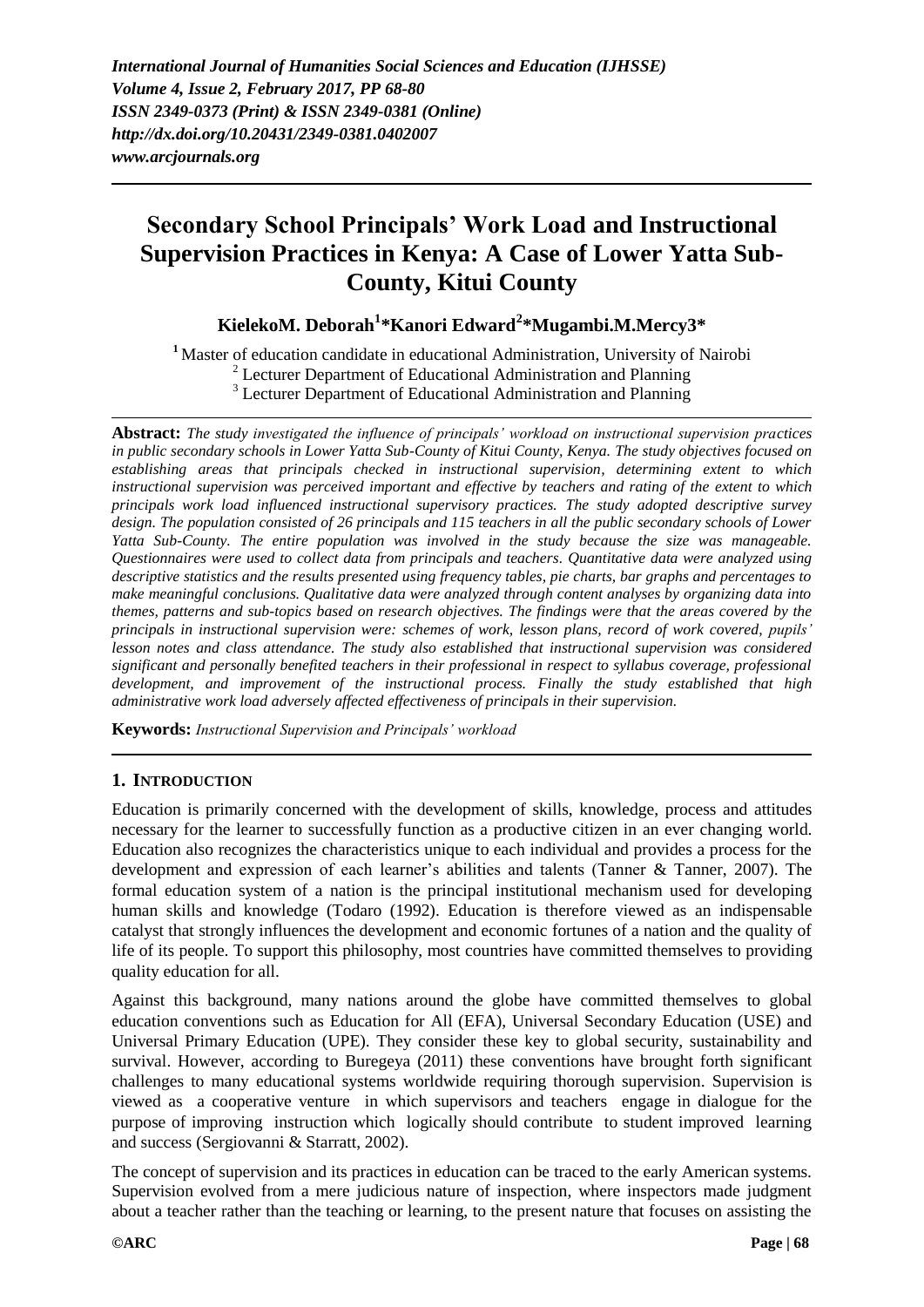#### **KielekoM. Deborah et al.**

teachers to improve their instructional effectiveness. Teachers perceived supervision as inspectional rather than a helping function (Glanz 2000). Vast plan of supervision tend to be conducted in a haphazard manner in which the plans are seldom locally developed, rarely well-conceived and practically never reduced to written form. Supervision ensures that all staff reflects appropriate rules, routine, procedures and regulations to achieve set educational objectives. In a school setting the overall supervisor is the principal. According to Okumbe (1998), the principal is regarded as an urgent of supervision on behalf of the Directorate of Quality Assurance and Standards at the school level. He or she is involved in the translation of educational policies and objectives into the programme and is expected to possess superior knowledge about curriculum and instruction and to provide expert leadership in all areas of the school programme.

In the United States of America (USA) for example, the main aim of supervision in schools is to improve classroom instruction; this is through observation of classroom teaching, analysis of observed data and face-to-face interaction between observer and teacher. Currently National Association of Secondary School Principals (NASSP) is committed to continuous improvement of schools and the quality of teaching. In Canada, school principals must constantly adapt to the reality of continuous reform within their institutions. The department of education of New Brunswick (NBDE) emphasized not only the administrative role of principal, but also the role of pedagogical guide for their teachers. In Turkey, inspection and supervision is organized by the Ministry of National Education Inspectorate. This body is directly under the supervision of the minister and it supervises schools on behalf of the minister (Tyack, 2003).

In South East Asian countries, principals like their counterparts in the West, were found to attach great value to instructional leadership. In Singapore, principals are expected to provide instructional leadership to staff (Bolman & Deal, 1992). They are the lead in shaping and strengthening the traditions and ethos of their schools. They should lead and inspire teachers, and work with parents and community to provide the students with opportunities to pursue their passions and discover their strengths. In China, supervision is considered as primary key task of principals in their daily school routine. It is considered as the best way to manage what occurs in the classroom to ensure quality of teaching.

A key issue is the teaching load carried by school principals, some of them teach as many as five subjects (Republic of South Africa 1998). In a study carried out in South Africa, most principals indicated that they did not have the requisite support staff to handle day-to-day administrative issues. Too much work compromises quality time for the core function of monitoring teaching and learning. In Zimbabwe and Tanzania, educational officers or inspectors as they are called are expected to perform both inspection and advisory tasks (De Grauwe, 2007). In Ghana, improving the quality of education partly through the improvement of supervision has been the priority of the Ministry of Education, Youth and Sports in collaboration with the Ghana Education Service (GES). The Ghana Education Service is responsible for service delivery including deployment of teachers, allocation of textbooks, and supervision of schools and teachers (Baffour-Awuah, 2011). In Nigeria, the principal should assist teachers in determining the right methods, teaching facilities, physical setting, motivating teachers, provide adequate time-table for teaching, routine check of lesson notes and subject dairies, observation of classroom instruction, continuously monitor student progress and provide feedback on student performance (Afolabi & Loto, 2008).

In Kenya, The Report of The Presidential Working Party on Education and Manpower Training for The next Decade and Beyond referred to as Kamunge Report of 1988 advocated provision of government policy guidelines on supervision for improving quality education through optimal use of existing human, physical and fiscal resources as Kenya enters the  $21<sup>st</sup>$  century (Wawira 2012). The report underscored the importance of the inspectorate and recommended training of head teachers as first supervisors of their schools. According to the Republic of Kenya, (2000) the principal is responsible for all matters pertaining to the smooth running of the schools. The weight of school principals" workloads militate against them discharging their core instructional leadership responsibilities effectively.

#### **1.1.Statement of the Problem**

For quality education to exist there must be adequate techniques of supervision since proper supervision of instruction facilitates the achievement of goals and objectives of education (Glanz, 2006).In Kitui County, poor Supervision has been identified as a major cause of low education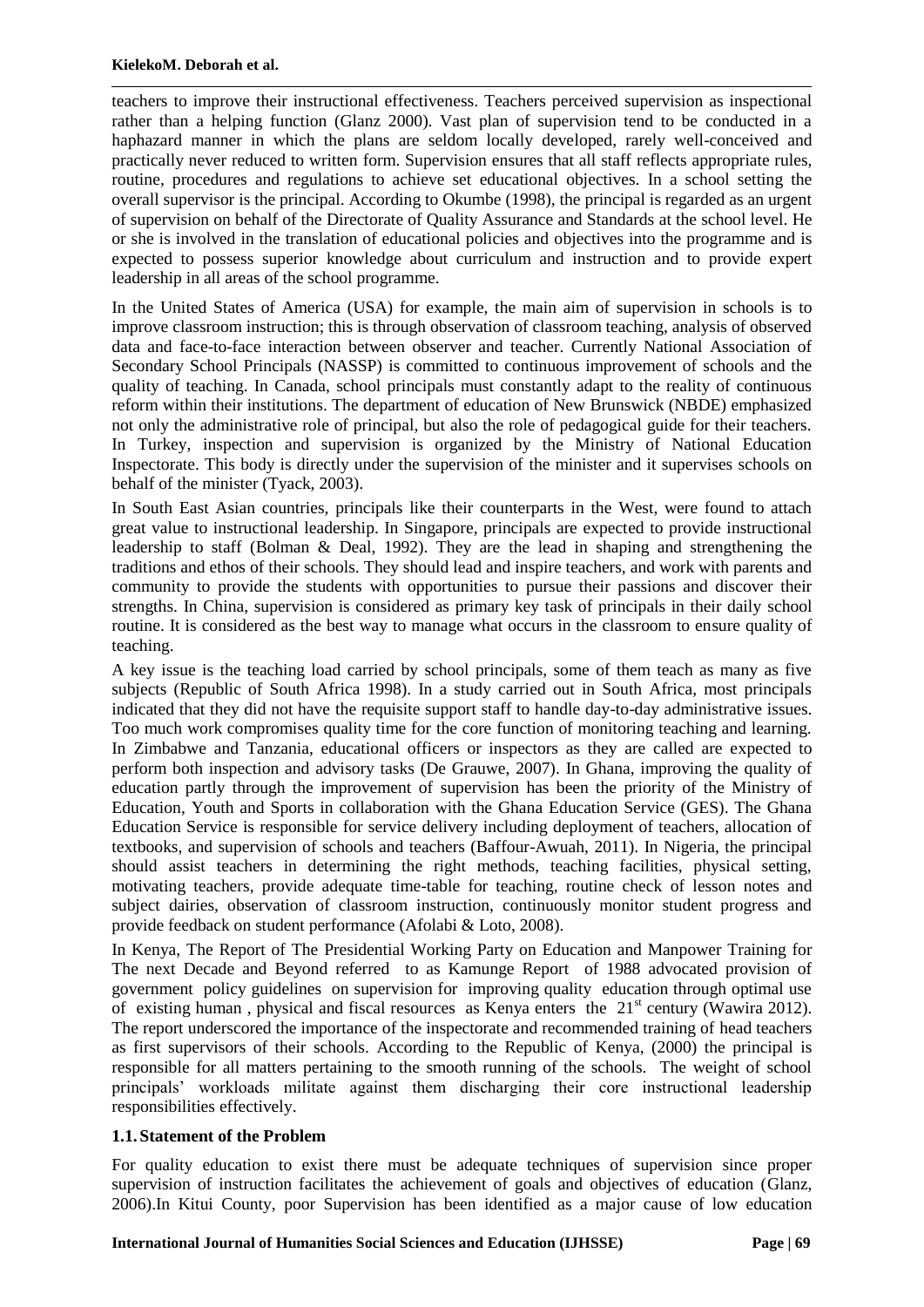standards in the county. Most principals have little administrative experience whereas many teachers do not embrace the practice of instructional supervision. Increase in student enrolment has created challenges of heavy workload among principals. Poor academic results have been witnessed in the Lower Yatta Sub- County compared to the neighboring Sub- Counties as shown in table 1.

| <b>YEAR</b> | Lower Yatta Sub-County | Kitui Central Sub-County | Mwingi Central Sub-county |
|-------------|------------------------|--------------------------|---------------------------|
| 2010        | 4.623                  | 5.420                    | 5.231                     |
| 2011        | 5.141                  | 5.331                    | 5.412                     |
| 2012        | 4.427                  | 5.389                    | 4.900                     |
| 2013        | 4.129                  | 6.273                    | 4.863                     |
| 2014        | 5.090                  | 5.131                    | 5.212                     |

**Table1.** *KCSE mean score analysis for Kitui County for five years*

An investigation which reveals the influence of principals "work load on instructional supervision in secondary schools in lower Yatta Sub-County, Kitui County and how instructional practices can be enhanced would be beneficial to the Kenyan education system as a whole.

# **1.2.Objectives of the Study**

The study was guided by the following objectives:

- i) To establish areas that principals checked in instructional supervision.
- ii) To determine extent to which instructional supervision was perceived important and effective by teachers.
- iii) To rate extent to which principals work load influenced instructional supervisory practices.

# **2. REVIEW OF RELATED LITERATURE**

For qualitative education to be achieved in schools, instructional supervision must be accorded high priority. The term supervision is derived from the word "super video" meaning to oversee (Adepoju, 1998). Supervision is an interaction between at least two persons for improvement of an activity. Instructional supervision focuses on teachers working with learners to bring about improvement in the teaching- learning process. Reinhartz (2002) regarded instructional supervision as a process that focus on instruction and provides teachers with information about their teaching so as to develop instructional skills to improve performance. The focus of this improvement according to Sergiovanni and Starratt (1998) may be on teacher"s knowledge, skills, and ability to make more informed professional decisions or to solve problems better or it may be to inquire into teaching. Such a focus on the teachers' instructional improvement permits achievement of higher quality of learning. Supervision should therefore provide a set of services and processes to help teachers facilitate their own professional development so that the goals of education may be achieved. As a process, instructional supervision combines activities which are concerned with teaching and improvement of the teaching in the school framework. Instructional supervision encompasses the many administrative processes and procedures involved in maintaining accurate and up to date information about the content of curriculum. Beach and Reinhartz (1989) emphasis that the focus of instructional supervision is to provide teachers with information about their teaching so as to develop instructional skills to improve performance .Others believe the purpose of supervision is helping teachers to be aware of their teaching and its consequences for their learners (Glickman, Gordon, & Ross-Gordon, 1997). Supervision ensures that procedures are established for monitoring the major curriculum components (objectives, content, environment, educational personnel, school organization, learners, school community, and the programme"s budget). Any of these will affect the curriculum positively or negatively. Supervision generates data to provide feedback as to whether intended results are being achieved.

Supervision was initially described as inspection, which has the connotation of direct control of teachers by school inspectors. The term supervision has gradually taken over inspection, but both terms are sometimes used together. But Musaazi (1982) posits that school supervision which began as inspection has been replaced by that of supervision. The concept of supervision of instruction has evolved over the years (Glickman, Gordon & Ross-Gordon, 2004). Early supervisors in the 19th century set strict requirements for their teachers and visited classrooms to observe how closely the teachers complied with stipulated instructions; departure from these instructions would cause dismissal.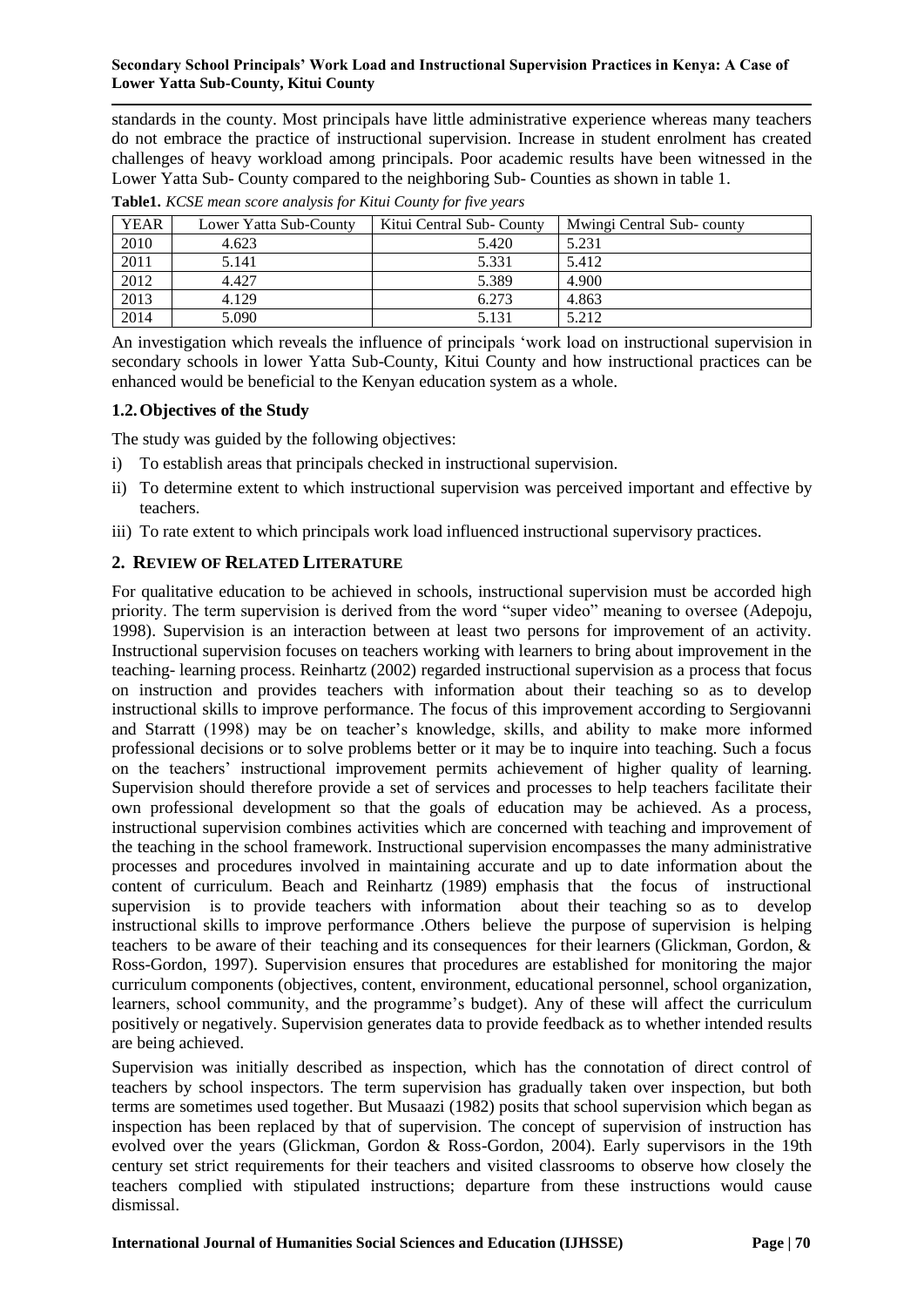#### **KielekoM. Deborah et al.**

Hoy and Forsyth (1986) do not contend that the purpose of supervision of instruction is not to judge the competencies of teachers, nor is it to control them but rather to work cooperatively with them. To them, an effective principal creates a culture of shared belief and sense of cooperation, monitors and evaluates the effectiveness of school practices, is resourceful and communicates and operates from strong ideas and beliefs about schooling. They value dialogue that encourages teachers to critically reflect on their learning and professional practice.

Brennen (2008) notes that, a supervisor who links interpersonal with technical skills will be successful in improving instruction. He suggests that an effective supervisor should be able to build selfacceptance, moral, trust and rapport between the two parties. Objectivity, devoid of personal biases, should be the hallmark if supervision is to be effective. Effective supervision involves adherence to bureaucratic processes to control and guide teachers. He identifies common determinants of supervision as: teachers and students working rigidly according to school timetable, following school regulations, neat and decent environment, and proper student management and disciplined students.

# **2.1.Rationale for Instructional Supervision**

According to Sushila (2004) in Musugu and Nasongo (2008) the principal is the leader in the school, and pivot around which many aspects of a school revolve and the person is in charge of every detail in the running and management of instructional resources. Konchar (1988), states that, the school is as great as the principal, because whatever happens in the school bears the impress of his/her personality. Schools do not become great because of magnificent principals. The quality of education as measured by student achievement in national examinations is a reflection of principal"s leadership and management.

According to Wanzare and Da Costa (2003), the importance of instructional supervision includes the following:

- 1) To assess effectiveness of the teaching- learning process in meeting the set educational goals.
- 2) To offer assistance in development of needed teaching competencies.
- 3) To ensure that the practice of education is well linked to the set standards by the ministry of education.
- 4) It forms a basis for teacher promotion and development.
- 5) Helps to identify urgent needs for classrooms.
- 6) Helps teachers to try out new instructional techniques in a safe, supportive environment.

# **2.2.Principles of Effective Supervision**

Imants, Puffen and Leijh (1994) identified several principles to guide the process of supervision:

- i) Staff orientation- the expected quality and quantity of work must be specified for staff to know what is expected. New staff must be orientated.
- ii) Healthy atmosphere- supervision environment should be made free of tension and emotional stress.
- iii) Staff must be guided on how to carry out assignments in particular tasks. The school therefore must arrange and participate in staff training.
- iv) Recognition- good work must be immediately acknowledged to serve as an incentive in motivating staff.
- v) Those monitoring for example, Principals, Heads of Department, Quality assurance and standard officers must understand the total curriculum process.
- vi) A firm cooperation network must be established between all the staff involved with the curriculum.
- vii) Criticisms must be constructive and free of bias.
- viii) Staff should be given opportunity to prove their worth and use their initiatives in performing their jobs and in making decisions.
- ix) The curriculum should be assessed regularly at all levels.
- x) Supervision should ensure that students have the opportunity to learn.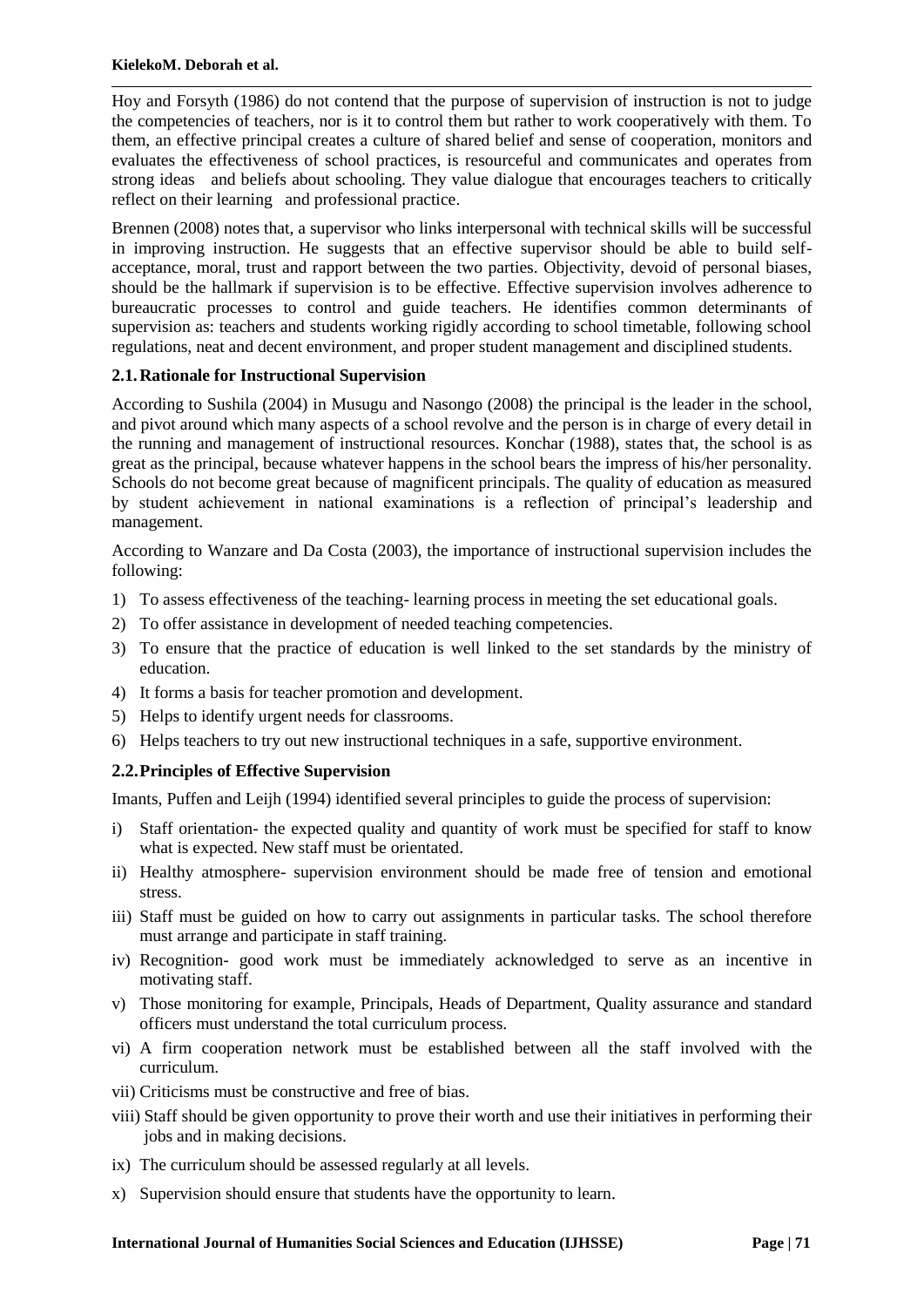- xi) There should be an established communication network to allow for a quick detection of programme deficiencies and rapid relay of such information to the relevant people.
- xii) The supervision process itself should be re-examined form time to time for relevance and effectiveness.
- xiii) The procedure and approaches used in supervision must be in line with the overall educational and school philosophy.

# **2.3.Approaches to Supervision**

Sergioranni and Starratt (2002) state that the contemporary schools need to provide teachers with options in supervisory approaches. The set of approaches may differ for beginning and experienced teachers. The approaches include; clinical supervision, developmental supervision, collaborative supervision, peer coaching, self-reflection and administrative mentoring.

According to Pajak (2002), clinical supervision is the rationale and practice designed to improve the teacher"s classroom performance. It takes its principal data from the events of the classroom. The analysis of data and the relationship between the teacher and the supervisor form the basis of the programme, procedures and strategies designed to improve students" learning by improving teacher"s classroom behaviour. This supervision relies more on teacher- directed actions as opposed to bureaucratic, hierarchical actions of control by supervisor.

Developmental supervision-this approach encompasses a number of tasks and skills that promote instructional dialogue, learning and teacher profession growth and development. The approach views teachers as individuals who are at various levels of professional growth and development. The supervisors are seen appropriately employing different leadership styles with different teachers and according to different circumstances (Glickman, Gordon, Ross, 2007). Within this framework, supervisors seek to foster thinking skills which help in the analysis of classroom instruction and make teachers more aware of the many options for change (Beach and Reinhartz,2002).Development supervision is built on the premise that human development is the purpose of education.

Another approach to supervision is collaborative. Fullan (1992) observed that teachers in schools with collaborative culture have greater confidence and commitment to improvement and professional growth. Interns, beginning teachers and individuals who are new to a school or teaching assignment require a considerable amount of support from the more experienced colleagues. Collaborative approaches are based on a process of "critical friend" (Costa and Kallick, 1993). A Critical friend takes the time to fully understand the content of the work presented and the outcome that the person or group is working towards. Reflective practices lie at the core of all collaborative approaches to supervision.

Peer coaching-The coaching approach uses cohorts and is often coupled with clinical supervision. As teams work together, their emphasis is on asking questions which help to clarify their own perceptions about instructions and learning. Peer coaching provides opportunities to refine teaching skills through immediate feedback and through experimentation with alternate strategies as a result of informed evaluation (Bowman and McCormick, 2000). Peer coaching is particularly important for beginning teachers.

Mentoring approach-This is a process that facilitates instructional improvement wherein an experienced teacher (mentor) works with a novice or less experienced teacher collaboratively and non-judgmentally to study and deliberate on ways instruction in the classroom may be improved (Sullivan and Glanz,2002). The main mentoring functions include teaching, sponsoring, encouraging and counseling. Supportive and trusted relationships are paramount to successfully assist novice teachers in adjusting to teaching requirements.

Self-reflection/Self-assessment-In response to changing circumstances, teachers have a professional responsibility collectively and individually, to reflect on what is happening and why and also reflect on effectiveness of their current teaching practices. Each teacher has the responsibility to exercise his or her professional judgment in modifying and refining these practices so that students" best interests continue to be served (STF 2002). Beach and Reinhartz (2002) discussed seven steps of effective selfassessment supervision: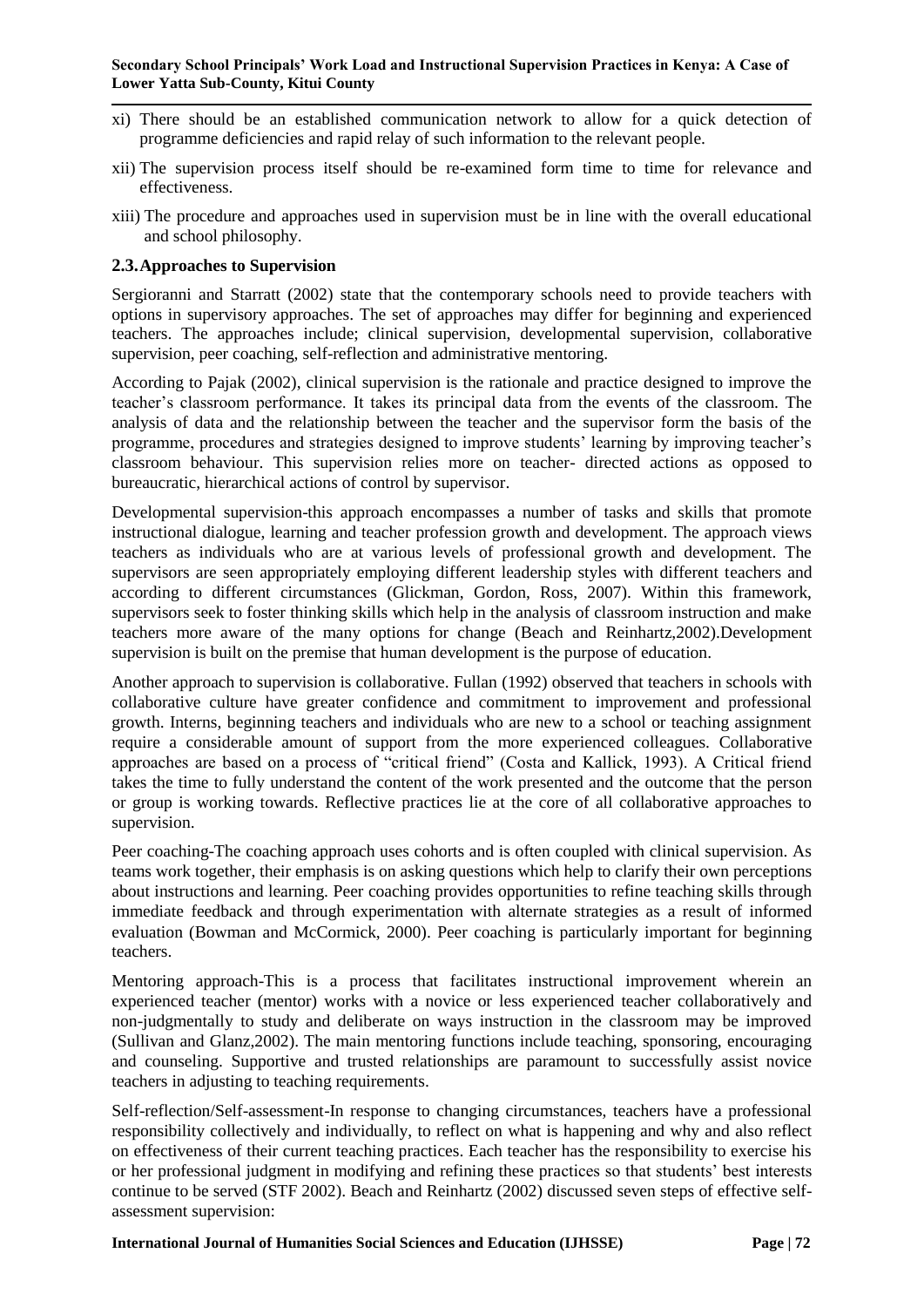- 1) Teachers' analysis and reflection on their teaching performance.
- 2) Use of information from their reflective journals and completed inventories by teachers to analyze their effectiveness.
- 3) Feedback from other sources e.g. students, peers and supervisors.
- 4) Analyzing data from the other sources.
- 5) Developing possible strategies for initiating improvement.
- 6) Implementation by teachers of agreed upon changes in their instructional behaviour.
- 7) Teachers reassess the effectiveness of change. This approach can be effective if teachers are aware of their need to develop

Administrative mentoring-This is the process by which the supervisor monitors the staff through brief unannounced visits to ensure that teachers responsibilities are carried out properly. This approach to supervision is widely used by school administrators in teacher evaluation and is considered necessary for beginning teachers to measure their success and growth. Administrative monitoring gives the principal information about what is happening in the school, and enables him/her to be aware of any problem. This approach is successful when there exists a mutual twist between the teachers and administrator, and when performed by a sensitive and trusted leader. Administrative mentoring appears to be the most commonly used in the Kenyan context by school principals and officers from the Directorate of Quality Assurance and Standards.

# **2.4.Workload and Principals' Instructional Supervision Practices**

Global education policies aimed at enhancing equity, access and improved transitions (UNESCO, 2005) have consequently led to massive students" enrolment figures and high pupil-teacher ratios throughout the globe, resulting in bigger classes and heavy workload among the principals. Principals are professionally trained teachers as well as supervisors in their respective schools which double up their workload to teaching and school administration. According to Wawira (2012), this doubling up of tasks has been a challenge to many principals who have constantly lamented of being overwhelmed. It also brings confusion regarding their job specification as most opt to either concentrate on one of the two tasks: teaching or administration work. Boardman, (1993) argues that, in schools enrolling approximately 500 students, the principals tend to spend the major part of their time in duties of their offices. In large schools, they rarely teach, spending most of the time in administration.

A study by Abdille (2012) shows that workload affected principals" instructional supervision. Most of the principals indicated that workload affects their position to a greater extend since their performance in the schools is judged depending on how well they are able to control and coordinate the schools in one direction. Ogunuand Emmanuel (2015) cited lack of time as a challenge to school supervision. He asserted that secondary school principals are so weighed down by routine administrative burden that they hardly find time to visit the classrooms and observe how the teachers are teaching.

According to a study by Issa (2012), teaching load of the principal influences the effectiveness of the principals' instructional supervision. In addition, Buckley et al' (2004) revealed that teaching load significantly influenced supervision especially on the principals" ability to observe teachers in class, give feedback after classroom observation and checking the teaching aids. Bays (2010), states that principals whose enrolment is high have a lot of issues to address and big workload compared to principals who have lower enrolment. It should however be noted that reducing the number of students alone does not improve the quality of instructional supervision or lead to improved teaching and learning. Thus, focus should be shifted from concern on high workload to investigating what kind of teaching actually makes a difference.

# **2.5.Theoretical Perspective**

This study was guided by the Path Goal Theory developed by Robert J House in 1971. House believes that a leader's behavior is contingent to the satisfaction, motivation and performance of his or her subordinates. Path –Goal states that a good leader provides clear direction, sets high goals, gets involved in goal achievement and supports his employees. It is to do with the leader "clearing" the path for the followers to take. It was developed to describe the way the leaders encourage and support their followers in achieving the goals they have been set by making path that they should take clear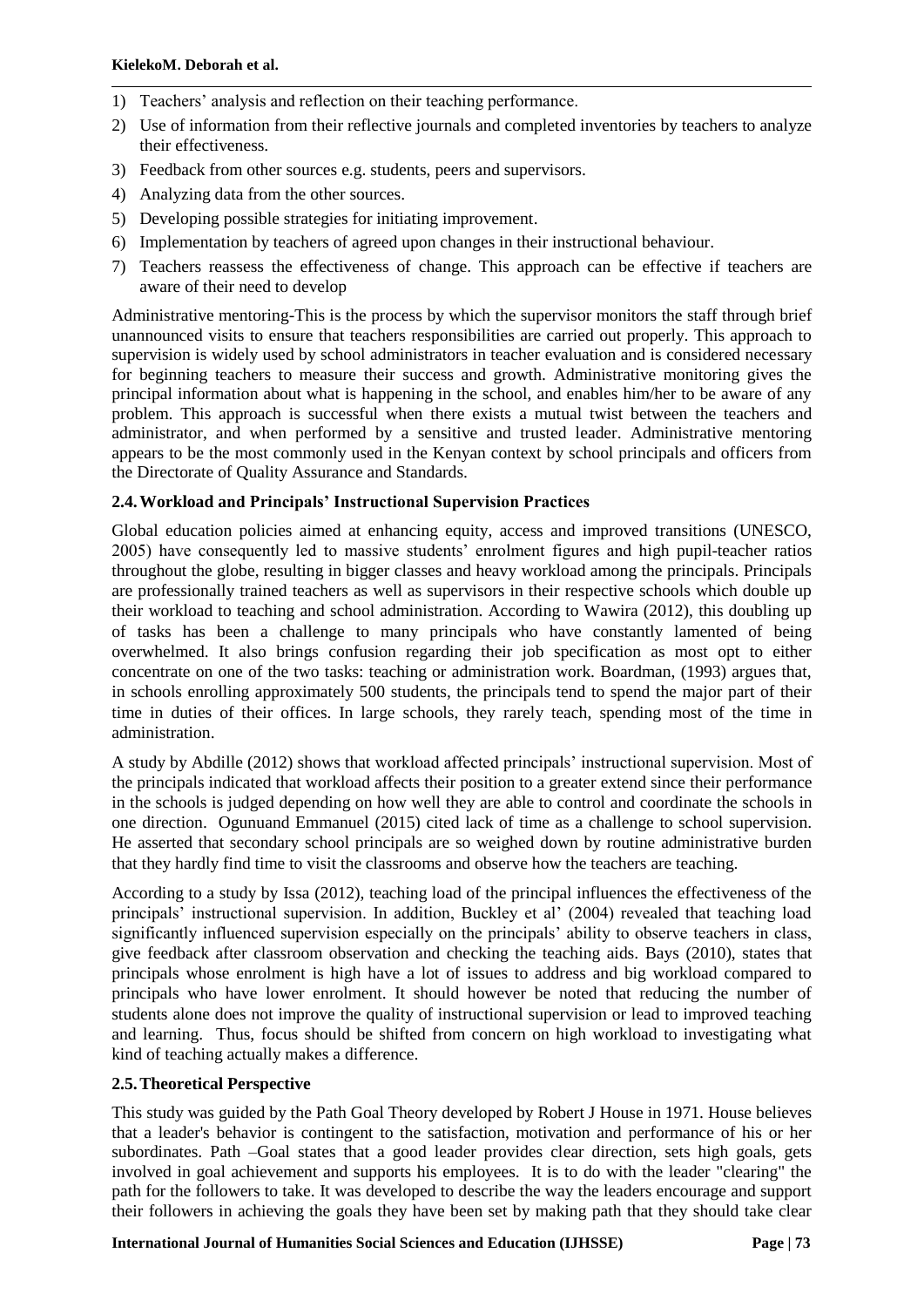#### **Secondary School Principals' Work Load and Instructional Supervision Practices in Kenya: A Case of Lower Yatta Sub-County, Kitui County**

and easy. In particular, according to this theory leaders should, clarify the path so subordinates know which way to go and remove road blocks that are stopping them going there.

This theory explains that performance of principals" instructional supervision practices depend upon effort. Principals can motivate teachers for academic performance. According to this theory, leaders who show the way and help followers along a path are effective in leading them. This approach assumes that there is one right way of achieving a goal and the leader can see but the followers cannot.

Path –Goal theory is relevant to this study because the principal of a school is the leader who should show teachers the way. Principals should set high goals for academic achievement, high mean grades they expect to be scored by the students. They should be the first to apply best methods of teaching, teaching aids, keep up to date records of work done, lesson plans and lesson notes so that teachers can emulate. This theory casts the leader as the "knowing person" and the followers as "dependents".



**Fig1.** *A Model of the Supervisory Role of the Principal*

# **3. RESEARCH METHODOLOGY**

The study was carried out in public secondary schools in Lower Yatta Sub-County of Kitui County, Kenya**.** The population was 26 principals and 115 teachers in all the public secondary schools of Lower Yatta Sub-County. The entire population was involved in the study because the size was manageable. The study adopted descriptive survey design. The design was suitable for the study because it describes the state of affairs as relates to principals workload and instructional supervision practices in public secondary schools in Lower Yatta Sub-County, Kenya**.** Questionnaires were used to collect data from principals and teachers. The questionnaires comprised of two sections, A and B. A was designed to obtain pertinent background and personal data of respondents, B sought information on workload of principals in relation to instructional supervision. The researcher drew a visit schedule and visited the schools to administer the questionnaires. For analysis, data gathered was coded. Quantitative data were analyzed using descriptive statistics assisted by Statistical Package for Social Sciences (SPSS) and the results presented using frequency tables, pie charts, bar graphs and percentages to make meaningful conclusions. Qualitative data were analyzed through content analyses by organizing data into themes, patterns and sub-topics based on research objectives.

# **4. STUDY FINDINGS AND DISCUSSIONS**

The findings are presented under various headings:

# **4.1.Areas Checked by Principals in Instructional Supervision**

Principles were asked to indicate areas that they supervised in regard to instruction. Their responses are as indicated.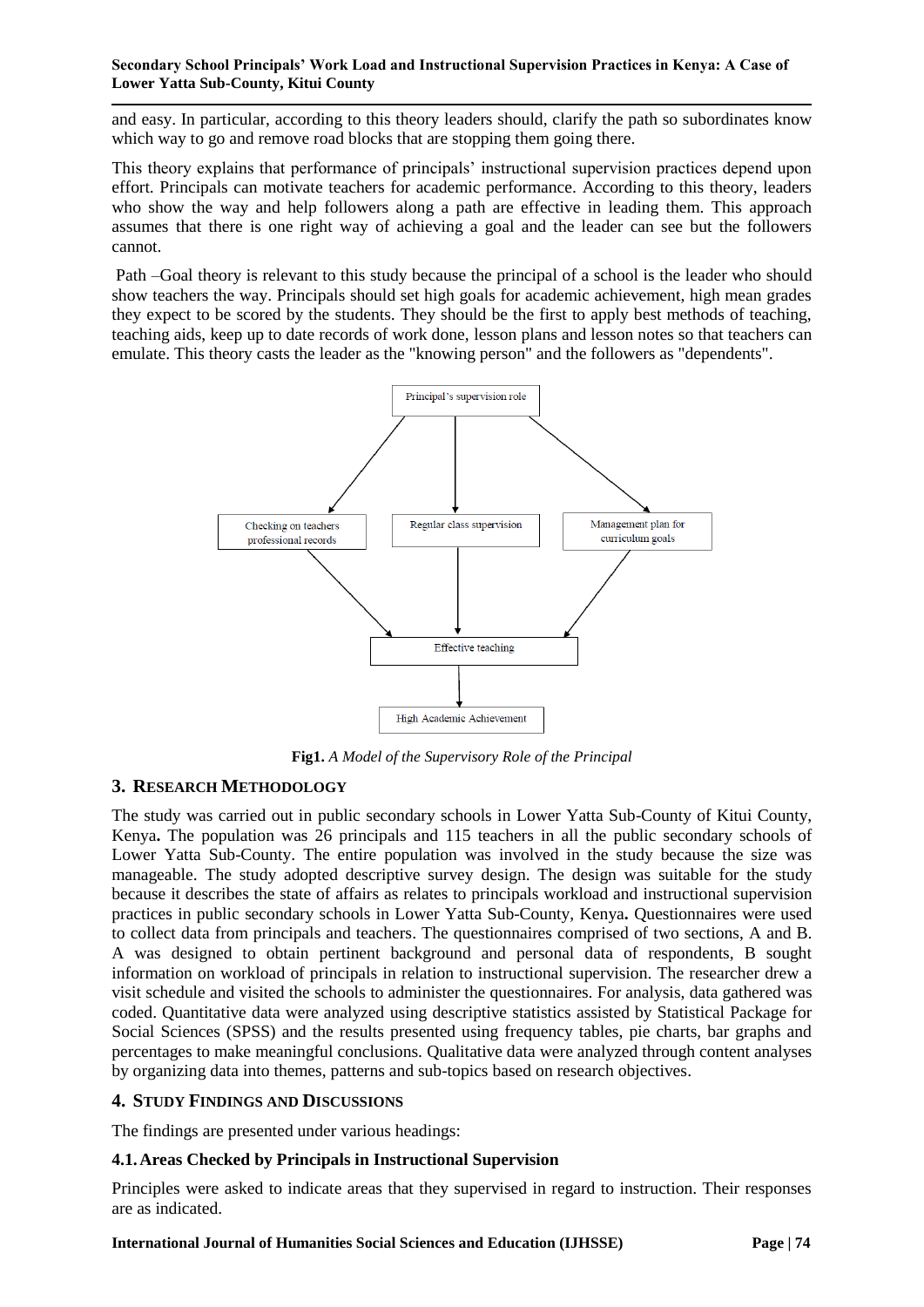#### **KielekoM. Deborah et al.**

| <b>Supervision</b>      | Frequency | Percent |
|-------------------------|-----------|---------|
| Schemes of work         | 26        | 100.0   |
| Lesson plans            |           | 30.8    |
| Records of work covered |           | 23.1    |
| Pupils lesson notes     | 26        | 100.0   |
| Class attendance        | 12        | 46.2    |

*Principals Responses on what they Checked during Instructional Supervision*

*N = 26*

From table, principals conduct various instructional supervision practices with all principals indicating that they checked teachers' schemes of work and pupils lesson notes. This was an indication that principals were able to monitor teachers' lesson preparation and content delivery. These findings concur with a report by Republic of Kenya, (2000) that stated that the principal is responsible for all matters pertaining to the smooth running of the schools. The principal"s role as a supervisor include; monitoring teachers' work, lesson notes, records of work done and students' exercise books, actual visits to classrooms to see the work of individual teachers, selecting subjects appearing in the school curriculum so as to ensure a well-balanced education, teaching a reasonable teaching load as a way of being in touch with the actual teaching- learning situation in the school and maintaining a visible presence in the school.

# *4.1.1. Instructional Supervision and Teacher Performance*

The study required the principal to indicate whether instructional supervision was important for good teachers" professional performance. Their responses were as shown.

| <b>Importance of instructional supervision</b> | Frequency | Percent      |
|------------------------------------------------|-----------|--------------|
| Strongly agree                                 | . .       | 46.2         |
| Agree                                          |           | 50 C<br>33.C |
| <b>Total</b>                                   | 26        | 100.0        |

All the principals agreed to the fact that instructional supervision is important for good teacher professional performance. This is in agreement with Okumbe (1998) who state that the principal is regarded as an urgent of supervision on behalf of the inspectorate in the school level. He or she is involved in the translation of educational policies and objectives into the program and is expected to possess a superior knowledge about curriculum and instruction and to provide expert leadership in all areas of the school program.

The study further asked teachers to indicate how often principals carried out instructional supervision in all classes. Their responses were as shown in the table

*Teachers response on how often principals carry out instructional supervision in all classes*

| No. of times   | <b>Frequency</b> | <b>Percent</b>        |
|----------------|------------------|-----------------------|
| Termly         |                  | 30.8                  |
| Monthly        |                  | $2^{\circ}$<br>ا. د ب |
| Weekly         |                  | .5.4                  |
| Not applicable |                  | 30.8                  |

Information in the in table shows that most principals in their schools carry out instructional supervision at least once per term. Principals were asked to give reasons for not carrying out instructional supervision in all classes.

*Reasons for not Conducting Instructional Supervision in all Classes*

| <b>Reasons</b>  | Frequency | Percent |
|-----------------|-----------|---------|
| Too much work   | 18        | 69.2    |
| Inadequate time |           | 30.8    |
| <b>Total</b>    | 26        | 100.0   |

Majority of principals (69.2%) indicated that the amount of work they have in secondary schools is the main hindrance for them to conduct instructional supervision. Principals of high enrolment schools are therefore confronted with many competing administrative and managerial responsibilities which reduce the time available to the principal for direct interaction with teachers on instruction matters.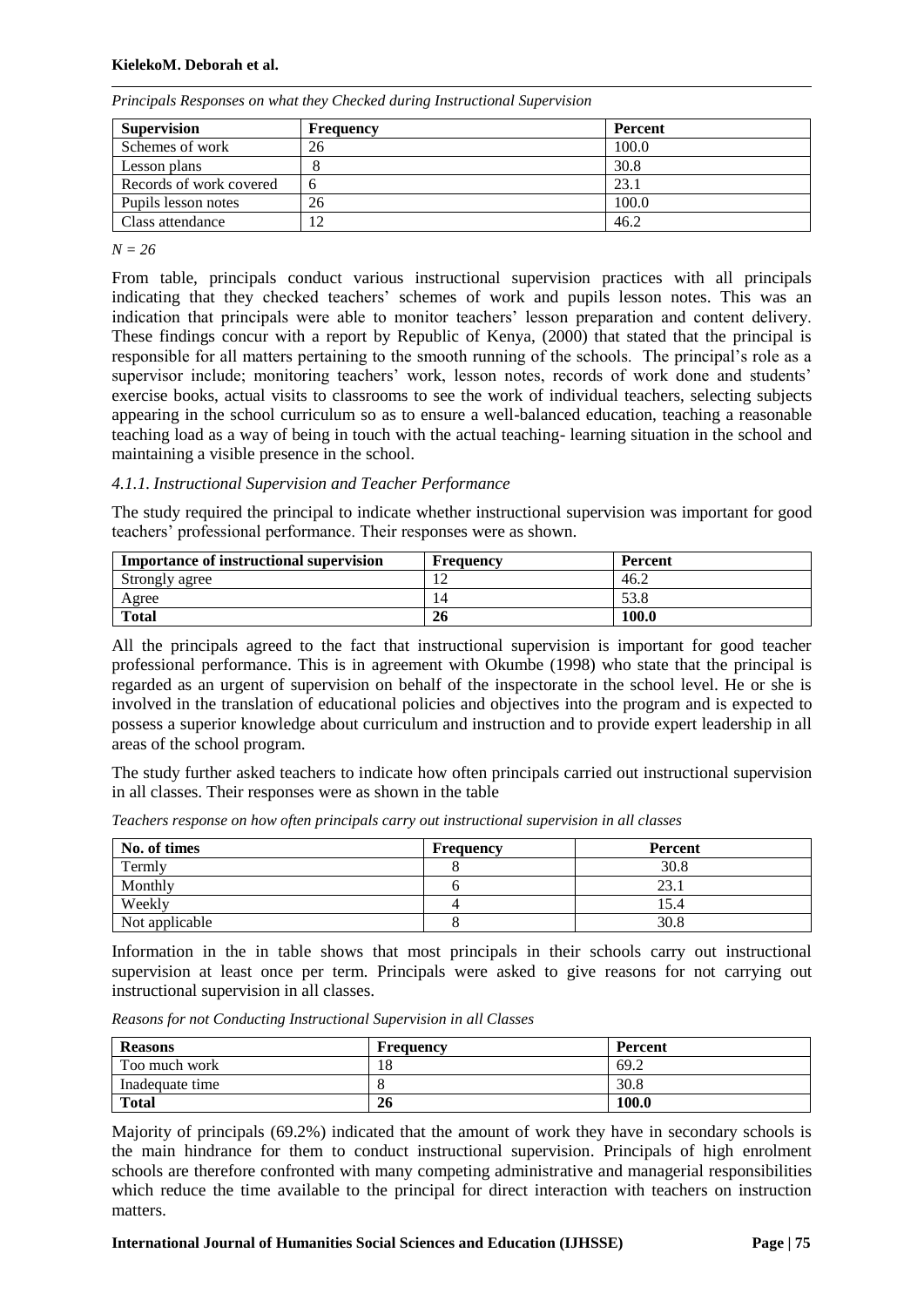*4.1.2. Other Duties of Principals Apart from Teaching and Instructional Supervision*

The study required principals to indicate additional duties.

*Other Duties Carried out by Principals* 

| <b>Duties</b>             | <b>Frequency</b> | Percent |
|---------------------------|------------------|---------|
| School development        |                  | 38.5    |
| Attending to stakeholders |                  | 30.8    |
| Accounting                |                  | 30.8    |
| <b>Total</b>              | 26               | 100.0   |

The findings indicate that instructional supervision time is limited by the other duties shouldered on to principals. This is in line with Ogunu (2005) who cited lack of time as a challenge to school supervision. Secondary school principals are weighed down by routine administrative burden which limits time for classrooms visit to observe how the teachers are teaching.

*Duties and Responsibilities that take Most of Principals Time*

| Duties and responsibilities | Frequency | Percent |
|-----------------------------|-----------|---------|
| Attending to stakeholders   |           | 23.1    |
| Teaching                    |           | 30.8    |
| Administrative duties       |           | 46.2    |
| <b>Total</b>                | 26        | 100.0   |

Most of the principals (46.2%) indicated that administrative duties take up most of their time in secondary schools. This was an indication that administration duties of principals consume most of their time thus weighting their responsibilities.

*4.1.3. Perceived Effectiveness of Principal's in Instructional Supervision*

Teachers were presented with statements to show how effective principals administrative role are in regards to instructional supervision. Their responses areas presented.

|    | Roles                                                | <b>Effective</b> |         | <b>Ineffective</b> |         |
|----|------------------------------------------------------|------------------|---------|--------------------|---------|
|    |                                                      | <b>Frequency</b> | Percent | Frequency          | Percent |
|    | Setting goals and ways to achieve them.              | 68               | 60.2    | 45                 | 39.8    |
| 2  | Determining subjects offered in the school.          | 29               | 25.7    | 84                 | 74.3    |
| 3  | Giving instructional guidance to teachers on school  | 91               | 80.5    | 22                 | 19.5    |
|    | curriculum.                                          |                  |         |                    |         |
| 4  | Organizing to support curriculum implementation.     | 37               | 32.7    | 76                 | 67.3    |
| 5  | Advising teachers on school curriculum.              | 98               | 86.7    | 15                 | 13.3    |
| 6  | Observing teachers in class                          | 75               | 66.4    | 38                 | 33.6    |
| 7  | Checking lesson plan                                 | 77               | 68.1    | 36                 | 31.9    |
| 8  | Checking teachers record of work                     | 91               | 80.6    | 22                 | 19.5    |
| 9  | Checking schemes of work at the beginning of the     | 98               | 86.7    | 15                 | 13.3    |
|    | term                                                 |                  |         |                    |         |
| 10 | Giving feedback to teachers after lesson observation | 59               | 52.2    | 54                 | 47.8    |

*Perceived Effectiveness of Principals' as School Supervisors by Teachers*

The table results reveals that majority of the teachers indicated that most principals" instructional supervision practices in their schools were effectively performed. However majority of the teachers (74.3%) indicated that principals in their schools were ineffective in determining subjects offered in school. These findings were confirmed by teachers since all of then indicated that principals' instructional supervision personally benefited them.

Teachers were further requested to indicate how they benefit from principals instructional supervision practices and their responses are as shown in the Figure.

From the figure, majority of teachers indicated that principals' instructional supervision helped them improve their instructional process, followed by professional development. This was an indication that teachers are helped to improve teaching methods when principals effectively carry out their roles in instructional supervision. These findings differ from those of Glanz (2000) who stated that teachers perceived supervision by principals as inspectional rather than a helping function.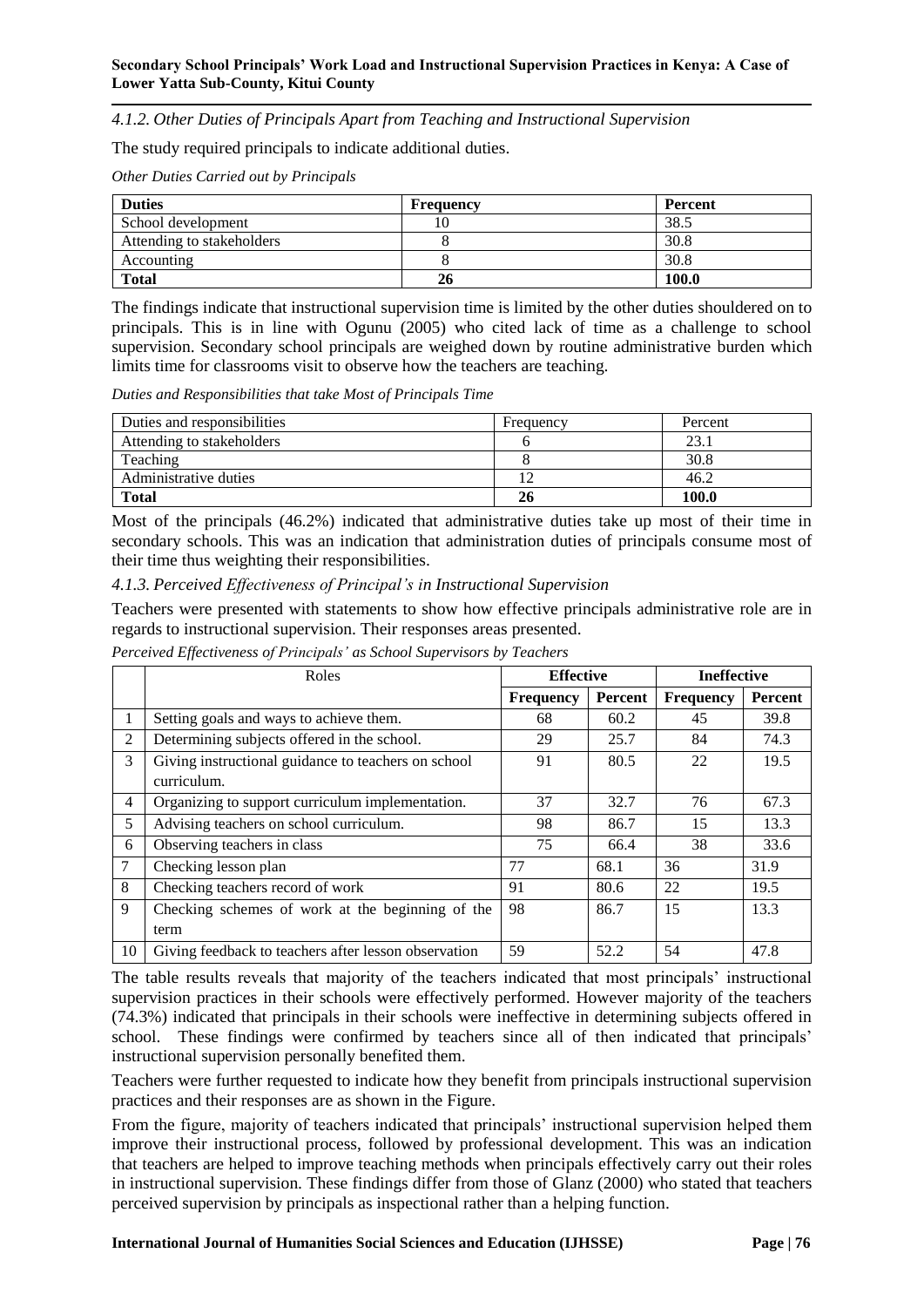

**Figure2.** *Perceived Benefits on Instructional Supervision by Teachers*

*4.1.4. Rating of the Extent to Which Principals Work Load Workload Influenced Instruction Supervisory Practices*

The study then sought both principals and teachers rating on the extent to which principals" workload influence instruction supervisory practices. Their responses were as shown in Table.

| Templete the police of Enterit to Thinest Hollington Influence There including the population<br>Rating<br>Percent<br>Frequency |                |                            |  |  |
|---------------------------------------------------------------------------------------------------------------------------------|----------------|----------------------------|--|--|
| To a large extent                                                                                                               | 0 <sub>1</sub> | 54.0                       |  |  |
| To a small extent                                                                                                               | ⊥ J            | 13.3                       |  |  |
| Uncertain                                                                                                                       |                | $\mathfrak{D} \cap$<br>34. |  |  |

*Teachers Responses on Extent to Which Workload Influenced Instructional Supervision*

**Total 113 100.0**

Majority of the teachers (54%) indicated that principals" workload influenced their instructional supervision practices to a large extent. This was an implication that principals' workload is greatly related to how effective they carry out instructional supervision practices. This is concurs with Buckley et al' (2004) who revealed that teaching load significantly influenced supervision especially on the principals" ability to observe teachers in class, give feedback after classroom observation and checking the teaching aids.

The principals were also requested to indicate whether workload hinder instructional supervision practices. Their responses are as presented

|  |  | Principals' Responses on Whether Workload Hinder Instructional Supervision Practices |  |
|--|--|--------------------------------------------------------------------------------------|--|
|  |  |                                                                                      |  |

| <b>Responses</b> | Frequency | Percent |
|------------------|-----------|---------|
| Agree            | 18        | 69.2    |
| Disagree         |           | 30.8    |
| <b>Total</b>     | 26        | 100.0   |

From the study findings, majority of the principals (69.2%) agreed that workload hindered carrying out of instructional supervisory practices. This shows that principals are overloaded therefore failing to carry out instructional supervision. This concurs with Issa (2012), who states that teaching load of the principal influences the effectiveness of the principals" instructional supervision.

# **Involvement of Principals in Teaching**

Principals" responses on whether they were involved in class teaching are as presented in the table.

*Principals' Responses on Involvement in Teaching*

| <b>Teaching students lessons</b> | <b>Frequency</b> | Percent |
|----------------------------------|------------------|---------|
| Yes                              | ΩΩ<br>ں کے       | 88.5    |
| N <sub>O</sub>                   |                  | .       |
| <b>Total</b>                     | 26               | 100.0   |

Majority of the principals (88.5%) indicated that they teach students in classes. This implies that other than their administrative principals also teach students showing that they have heavy workload.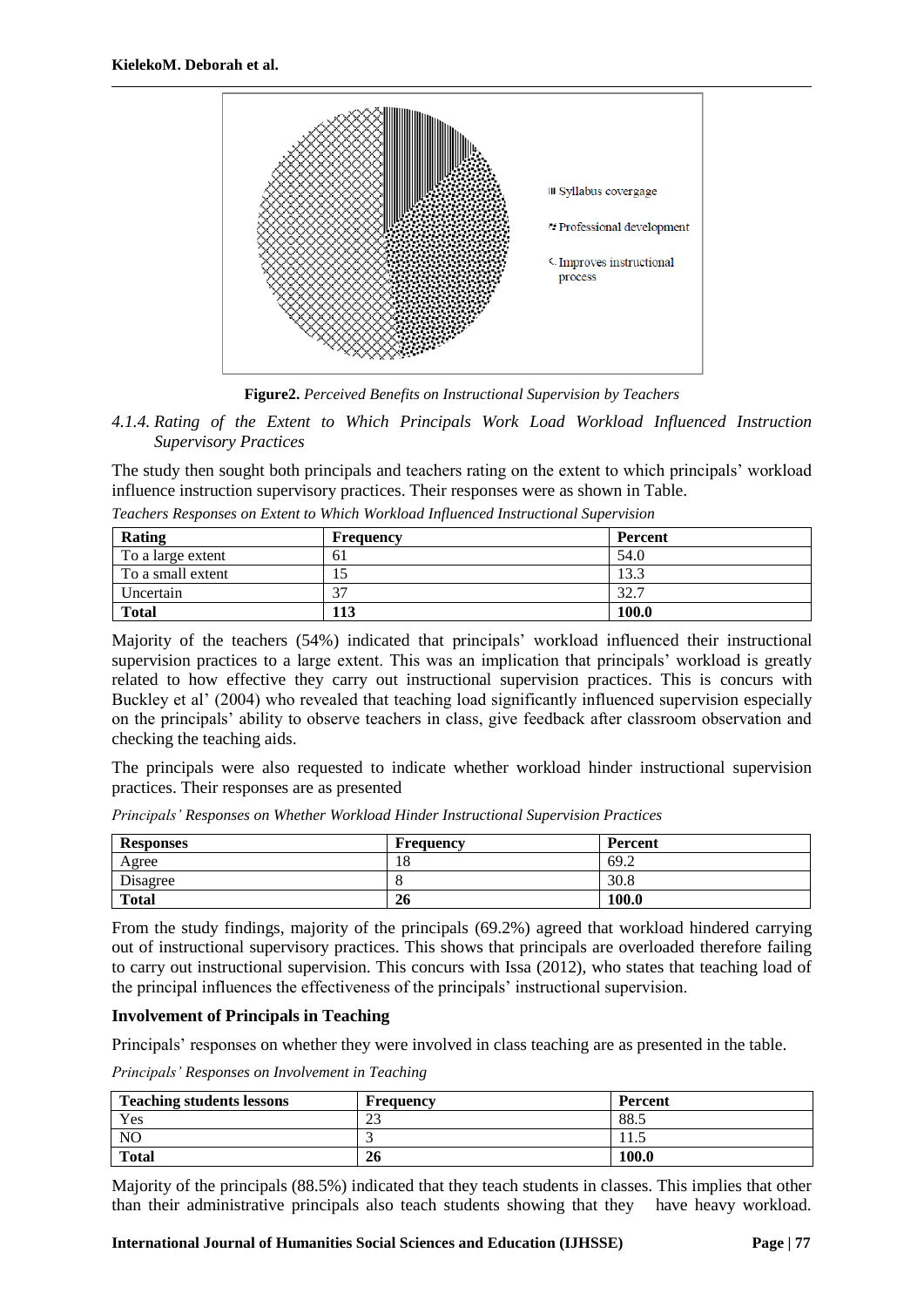These findings agree with a study by Issa (2012) which established that teaching load of the principal influences the effectiveness of the principals" instructional supervision. Further the study sought to find out the number of teaching hours in a week for principals. The responses are as presented.

*Number of Hours Principals Teach Students Per Week*

| No. of hours       | Frequency | Percent                       |
|--------------------|-----------|-------------------------------|
| Less than 10 hours | 24        | 92.3                          |
| Not applicable     | ∼         | $\overline{\phantom{a}}$<br>. |
| <b>Total</b>       | 26        | 100.0                         |

From the table, majority of the principals (92.3%) teach for less than 10 hours per week. This is an indication that principals who teach students in classes conduct instructional process for 15 lessons in a week thus they teach 3 lessons per day. The findings concur with Buckley *et al* (2004) who revealed that teaching load significantly influenced supervision especially on the principals" ability to observe teachers in class, give feedback after classroom observation and checking the teaching aids.

# *4.1.5. Measures to Improve Principals' Instructional Practices*

The study required teachers to suggest measures that could be put in place to improve on principals supervisory practices. The findings are as presented in the table

| <b>Measures</b>                         | <b>Frequency</b> | <b>Percent</b> |
|-----------------------------------------|------------------|----------------|
| Delegate duties to heads of departments |                  | 13.3           |
| Principals to stop teaching             | 20               | 17.7           |
| Create positive working environment     | 48               | 42.5           |
| In-service training                     | 30               | 26.5           |
| <b>Total</b>                            | 113              | 100.0          |

*Measures to Improve Principals Instructional Supervision as Perceived by Teachers*

Most of the teachers (42.5%) indicated that principals should create positive working environment followed by delegating most of their duties to heads of department.

# **5. CONCLUSION**

As a process, instructional supervision combines activities which are concerned with teaching and improvement of the teaching in the school framework. Instructional supervision encompasses the many administrative processes and procedures involved in maintaining accurate and up to date information about the content of curriculum. Instructional supervision personally benefited teachers in their professional in respect to syllabus coverage, professional development, and improvement of the instructional process. The instructional supervision however was not effective due to high workload of principals" which included class teaching, attending to stakeholders, and administrative duties.

# **6. RECOMMENDATIONS**

Directorate of Quality Assurance and Standards should organize and diversify seminars and workshops for secondary school principals on administrative management to ensure that principals are able to create enough time for all their administrative duties including instructional supervision. Principals should broaden the areas supervision to include allocation of textbooks, student management, physical settings and classroom interaction patterns. Where possible, principals can delegate some of the administrative duties to competent staff in their schools including Heads of Departments. Finally, principals should be able to carry out some research on good practices globally to borrow ideas in relation to instructional supervision for purpose of making improvement.

# **REFERENCES**

Abdille, Y. A. (2012). Institutional factors influencing head teachers' instructional supervision practices in secondary schools in Mandera East District, Kenya*.* Unpublished Master"s Thesis, University of Nairobi, Nairobi, Kenya.

Adepoju, T.L (1998). *Fundamentals of school administration, planning and supervision in Nigeria*. Ibadan: Alafas.

Afolabi, F.O., & Loto, A.B. (2008). *The Headmaster and Quality Control in Primary Education through Effective Intra School Supervision in Nigeria*. Lagos: Krep Publishers.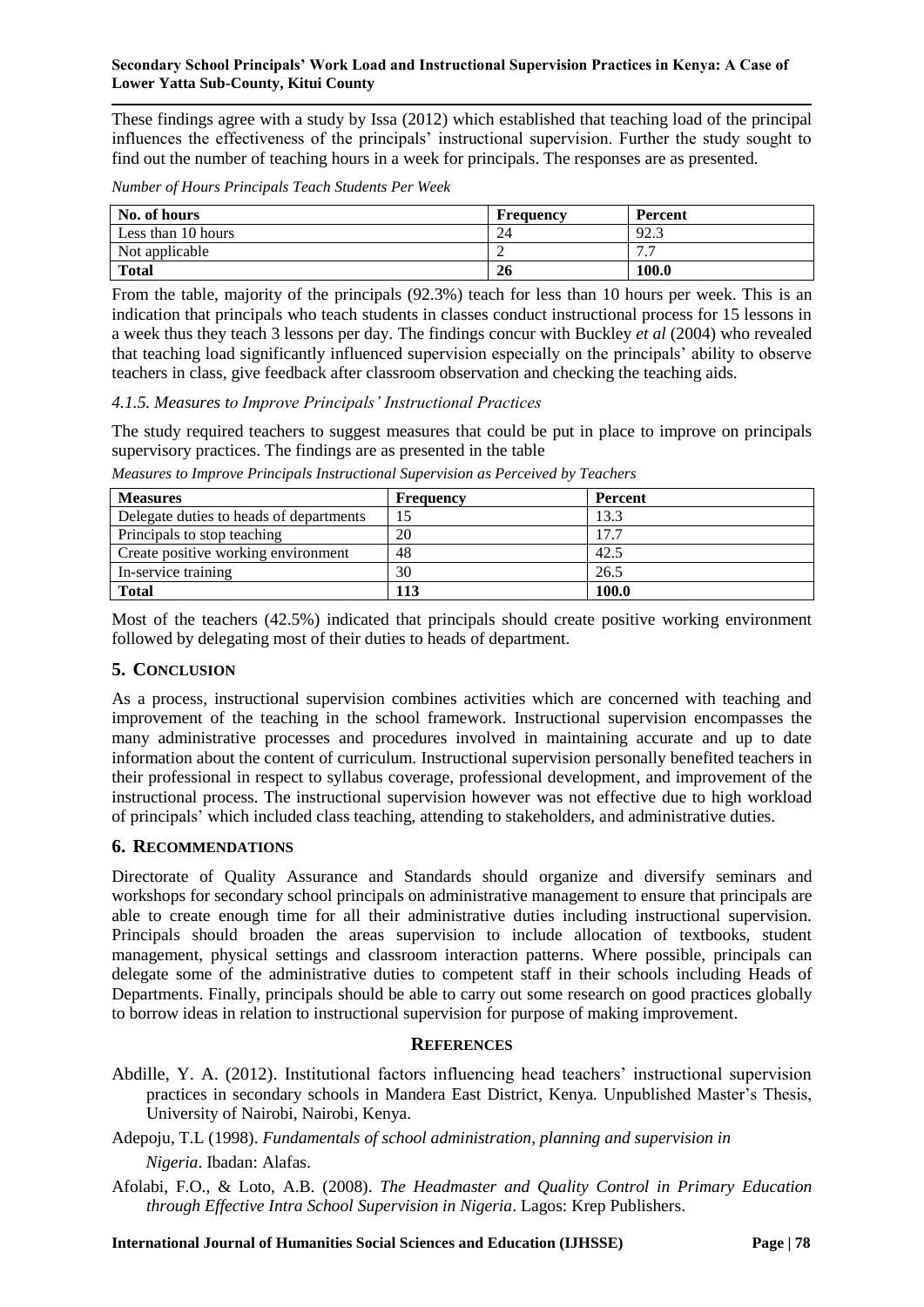- Baffour-Awouh, P. (2011). Supervision of instructions in Public Primary Schools in Ghana: Teachers' and head teachers" perspectives. Unpublished Dissertation Murdoch University, Ghana.
- Bays, D.A. (2001*).* Supervision of special education. Instruction in rural public school districts: A grounded theory*,* Doctoral Dissertation. Faculty of the Virginia Polytechnic Institute and State University.
- Beach, D.B. & Reinhartz, J. 2002). *Supervision: Focus on supervision.* New York: Harper and Row.

Bolman,L.G. and Deal,T.E.(1992). Exploring the principals" contribution to school effectiveness. London: Falmer press.

- Brennen, A.M. (2008). *Clinical supervision and case study*. Articles and Resources on Educational Administration and supervision. Retrieved from http:/clinical supervision- case study.htm.
- Boardman, J.D.(1993). *Students' academic performance: an interaction of inputs from students, schools and voters.* Scholer.google.com/scholer.
- Bowman, C.L.& McCormick, S.(2000). *Comparison of peer coaching versus traditional supervision effects*. Journal of educational research vol. 93(4) 256-261.
- Buckley, J., Schneider, M., & Shang, Y. (2004). The Effects of School Facility Quality on
- Teacher Retentionin Urban School Districts. *National Clearing house for Educational Facilities.*  Retrieved from http://www.edfacilities.org/pubs/teacherretention.pdf.
- Buregeya, N. (2011). *Influence of head teachers general and instructional supervisory practices on teachers work performance in secondary schools in Entebbe municipality.* Unpublished master"s thesis, Bugema University, Kampala.
- Costa, L. and Kallick, B. (1993).*Reflection through collaborative action research*. Schooler.google/ scholer
- De Grauwe, A. (2007). *Supervision in four African Countries: Challenges and reforms Vol. 1*. Paris: IEEP, UNESCO.
- Fullan,M.G.(1992).*Successful school improvement*. Bristol: Open University press.
- Glickman, C.D.; Gordon, S.P.,& Ross-Gordon J.M.,(2007). *Supervision of instruction: A developmental approach.* Needham Heights, MA: Allyn and Bacon.
- Glanz, J. (2006). *What every principal should know about instructional leadership*. Thousand Oaks, CA: Corwin Press.
- Hoy, W.K. &Forsyth, P.D. (1986). Effective Supervision: Theory into Practice. New York: Random House.
- Imants, J.G., Putten, V and Leijh, G. (1994). *School Management training:* International Journal of Educational Management, 8 (3), 7 -14.
- Issa, Y. A. (2012). Instructional factors influencing head teachers' instructional supervision practices in secondary schools in Mandera East District. Unpublished Project: University of Nairobi, Nairobi, Kenya.
- Kochar, S.K. (1988). *Secondary School Administration.* New Delhi: sterling publishers ltd.
- Ogunu, M.A.and Emmauel,O(2015).*Implementation of quality assurance standards and principals' administrative effectiveness in public secondary schools in Edo and Delta states.* World Journal of Education, 5(3) 2015.
- Okumbe, (1998) *Educational Management: Theory and Practice*. Nairobi: University of Nairobi Press.
- Olembo J.O. (1992). Major functions of supervision in Kenyan schools. A paper presented in Education forum: Kenyatta University.
- Pajack, E.,(2002). *Clinical supervision and psychological functions. A new direction for theory and practice.* Journal of curriculum and supervision 17(3).
- Reinhartz, J. (2002). Implementation of instructional supervision in secondary schools: approaches and prospects. scholar.google.com/scholar.
- Republic of Kenya (2002). Instructional supervision in public secondary schools in Kenya. Nairobi: Ministry of Education Science and Techology.

Republic of South Africa 1998. *Employment of Educators* Act, 76 of 1998.Pretoria: Government printers.